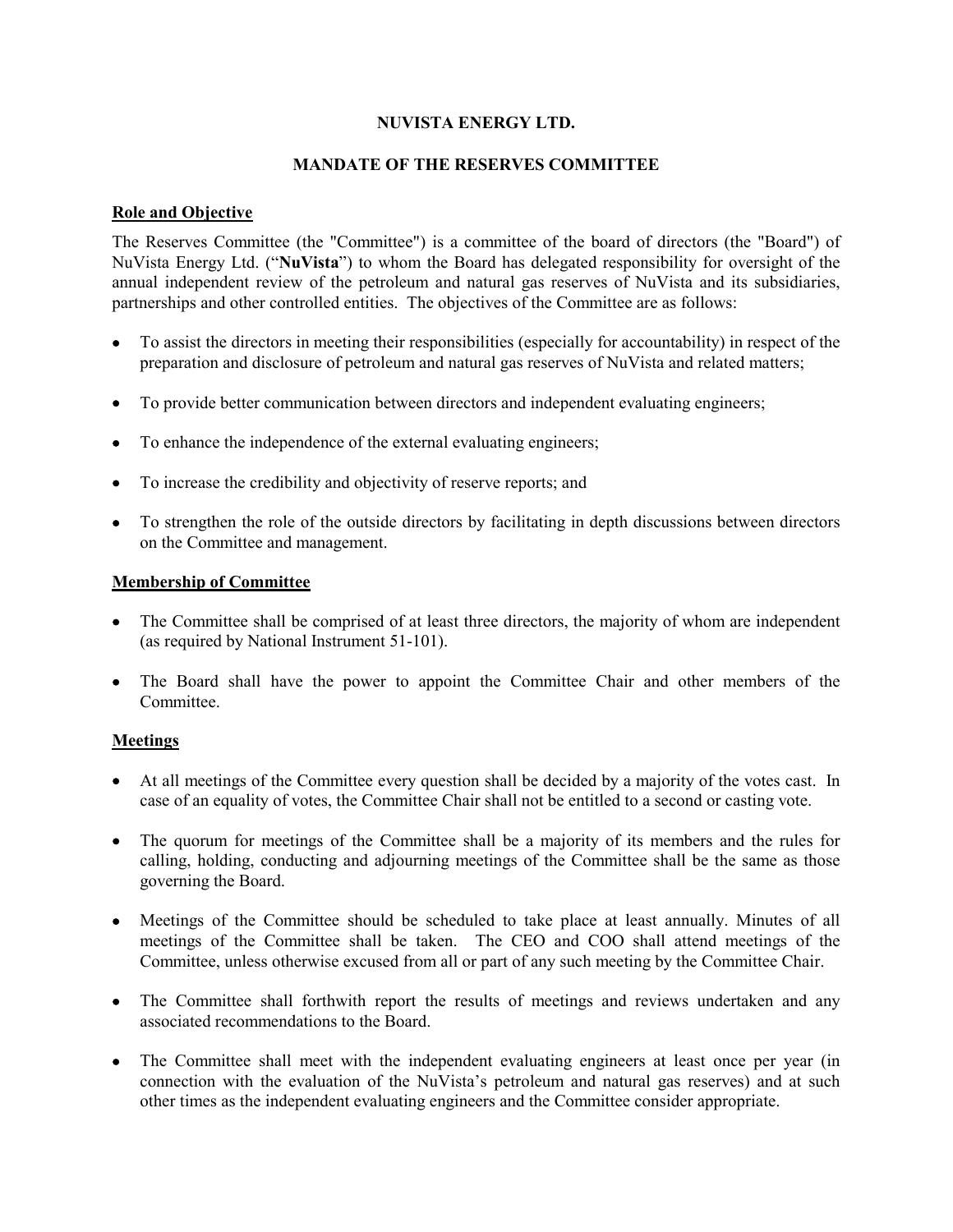### **Mandate and Responsibilities of Committee**

- In consultation with NuVista's senior engineering management it is the Committee's responsibility to:
	- meet with the independent evaluating engineers being considered for appointment to review their qualifications and independence to ensure the independent evaluating engineers being considered for appointment are technically qualified and competent, are independent of management and to establish the terms of their engagement;
	- recommend to the Board the appointment of the independent evaluating engineers to assist the Corporation in the annual review of its petroleum and natural gas reserves;
	- determine the scope of the annual review of the petroleum and natural gas reserves by the independent evaluating engineers, having regard to regulatory reporting requirements;
- The Committee is to review both the procedures for providing petroleum and natural gas reserves information to the independent evaluating engineers and the information used by the independent evaluating engineers to enable the independent evaluating engineers to provide a report that will meet regulatory reporting requirements;
- In consultation with NuVista's senior engineering management and the independent evaluating engineers, it is the Committee's responsibility to:
	- determine whether any restrictions affect the ability of the independent evaluating engineers to report on reserves data without reservations; and
	- review the reserves data and the report of the independent evaluating engineers.
- It is the responsibility of the Committee to:
	- recommend to the Board for filing, the report from the independent evaluating engineers and/or senior engineering management on NuVista's petroleum and natural gas reserves data;
	- ensure the disclosure to the public on NuVista's petroleum and natural gas reserves is in compliance with regulatory requirements;
	- review any proposals to change the independent evaluating engineers and/or resolve any differences between the independent evaluating engineers and management;
	- meet on an annual basis with NuVista's senior engineering management and/or the independent evaluating engineers to review and consider the evaluation of NuVista's petroleum and natural gas reserves;
	- meet separately with the independent evaluating engineers and/or senior engineering management when the Committee deems it desirable and advise the Board on the results of such meeting;